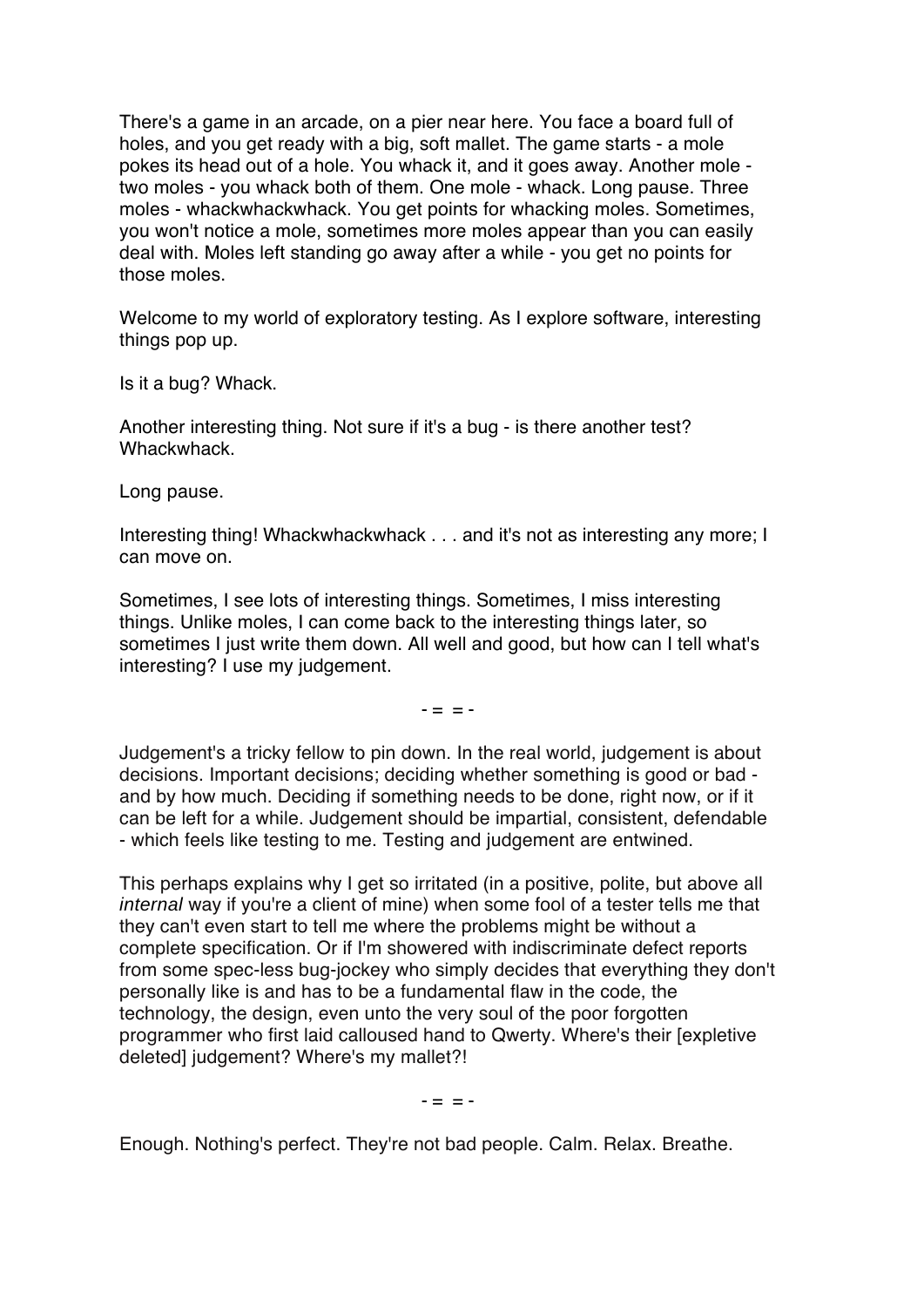Let me tell you what I use to judge bugs. Then, I'll tell you how important judgement is to finding good bugs as easily as possible.

I have a framework to help me judge bugs. Not a scale - it is, it might be, it isn't - but a framework, a set of ways of thinking about what I find. Not an exclusive classification, either; things can be interesting for more than one reason. All the better. There's no first or second pass, no process; I try to keep the whole framework in mind. It isn't hard as I've made it sound, so let's give it a go.

When I explore, I think about **inconsistencies**, **absences**, **extras**. Does a button work in a different way there from here? Why has the system forgotten my data? Does it look like there's another way of doing this?

I also try to identify what I might be comparing against. Something **internal** to the system I'm working with, perhaps - another screen, an older version, a different account. If not internal, then something **external**. Either something **specific**, like a dictionary, a timetable, (heaven forbid) a specification - or something **cultural**, like a way of working, a general principle, an expectation.

Some examples would help, and you'll find some at the bottom of the page. However, it's important to understand that I'm not looking for these examples, nor am I necessarily thinking of what to look for before looking for it. Instead, I'm exploring the system, looking at the system. I'm thinking, at the back of my mind, of my framework. My subconscious does a better job of noticing interesting things than my conscious (which is generally better at concentrating on them). The framework sits between the two. As I explore the system, interesting things appear - this framework helps me notice them more easily, and understand something perhaps about why they're interesting.

 $- - -$ 

Some fundamental process of the mind allows me to separate the interesting from the dull, the important from the noisy, the unusual from the expected. The shape from the shadows - the tiger, indeed, from the jungle. Some things I miss - and some things I do notice aren't really there. If I can judge whether something is interesting, or is not - impartially, consistently, and in a way that I'm sure I can defend my position - my choices are more clear, my decisions more supported, my exploration more focussed.

It seems, too, that I get better with practice - the more I use the framework, the better I am at noticing the subtler things, the better I am at filtering out the false positives. My subconscious, eager to please, responds to feedback. When I learnt to drive, every corner, every tree, every cyclist occupied my all-toothinly-stretched attention. Now, something tells me when the pedestrian hasn't seen me, when that driver's turning without using his indicators. My judgement has (we hope) improved. Exploration is the same. As ever, there's a virtuous circle here, if you can just get on the ride: Good judgement is consistent. Consistent feedback helps you learn. What you're learning is to be a better judge.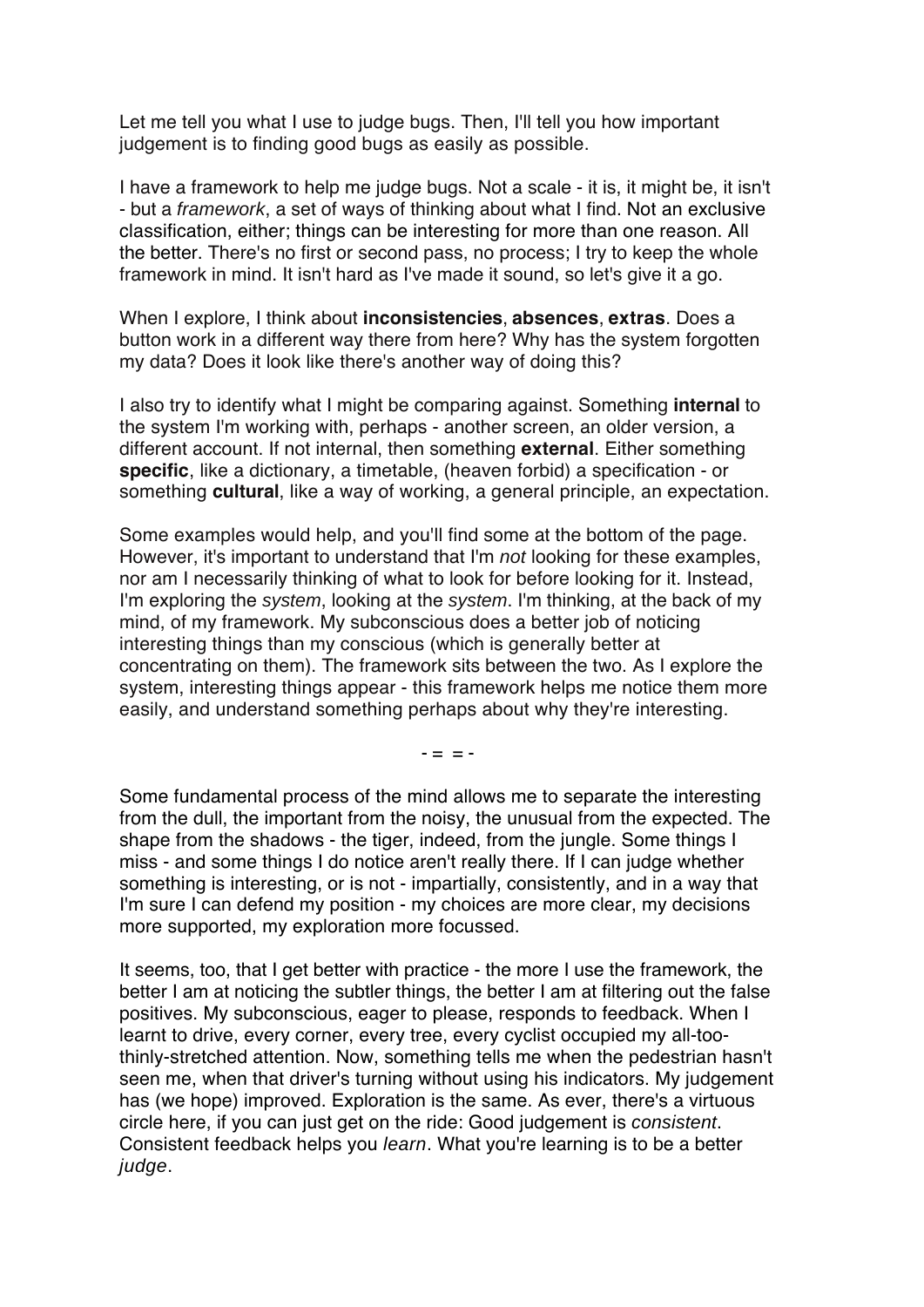Consciously using your noggin is good for the soul - and it makes you a better tester. But there's more. Judgement lets one refine ones exploration. Let's look at some situations where judgement plays an integral part in test design.

First, something trivial. A button is labelled 'stap'. It's interesting, because we don't recognise the term. That's obvious to us because we're English speakers, the application's in English, and stap isn't in the dictionary. The label is inconsistent with an external specification. Do we even need to check? Probably not. It's a buggety bug. Let's log it and keep on going.

A more subtle one now. Let's imagine the button is labelled 'step'. It's not as interesting, doesn't stick out as much, because step is in our personal lexicon. We've noticed it, but we need more tests to decide if it's a bug. Press the button. It appears that the button stops a clock. A spelling mistake, just like the previous example? Press it again - the clock restarts. Hmm. Perhaps step is an appropriate label after all.

We didn't have enough information to judge, so we kept going. Where next? Internally? Is there another button with the same function - what's its label? Externally - a real spec? an cultural inconsistency like an unwritten rule, a customer expectation? Off we go.

 $-$  =  $-$ 

Working with a framework for judgement drives us to test, and test again, until we have a better idea of what we're dealing with. A framework for judgement is important because it leads along the path from less to more certainty, indicating alternate understandings along the way.

However, recognition and judgement don't always go together. Internal inconsistency is easy to spot - and hard to judge. A red button here - a green button there: You can be sure that one of them is wrong. Perhaps they both are. If there are no other clues, that's all you've got. Log the difference, and move on. Testers don't change lightbulbs, they just tell you the room's gone dark.

 $- = -$ 

External inconsistency is tricker to spot - you need to have a clue what's outside the system to compare with. Without an understanding of what's outside, you can't hope to spot an inconsistency. If you've read every scrap of documentation, you might find it easier to recognise problems against the specification. If you've got plenty of customer experience, you might find it easier to recognise unwritten problems.

However, if the external sources are impeccable, you've found a bug. Not all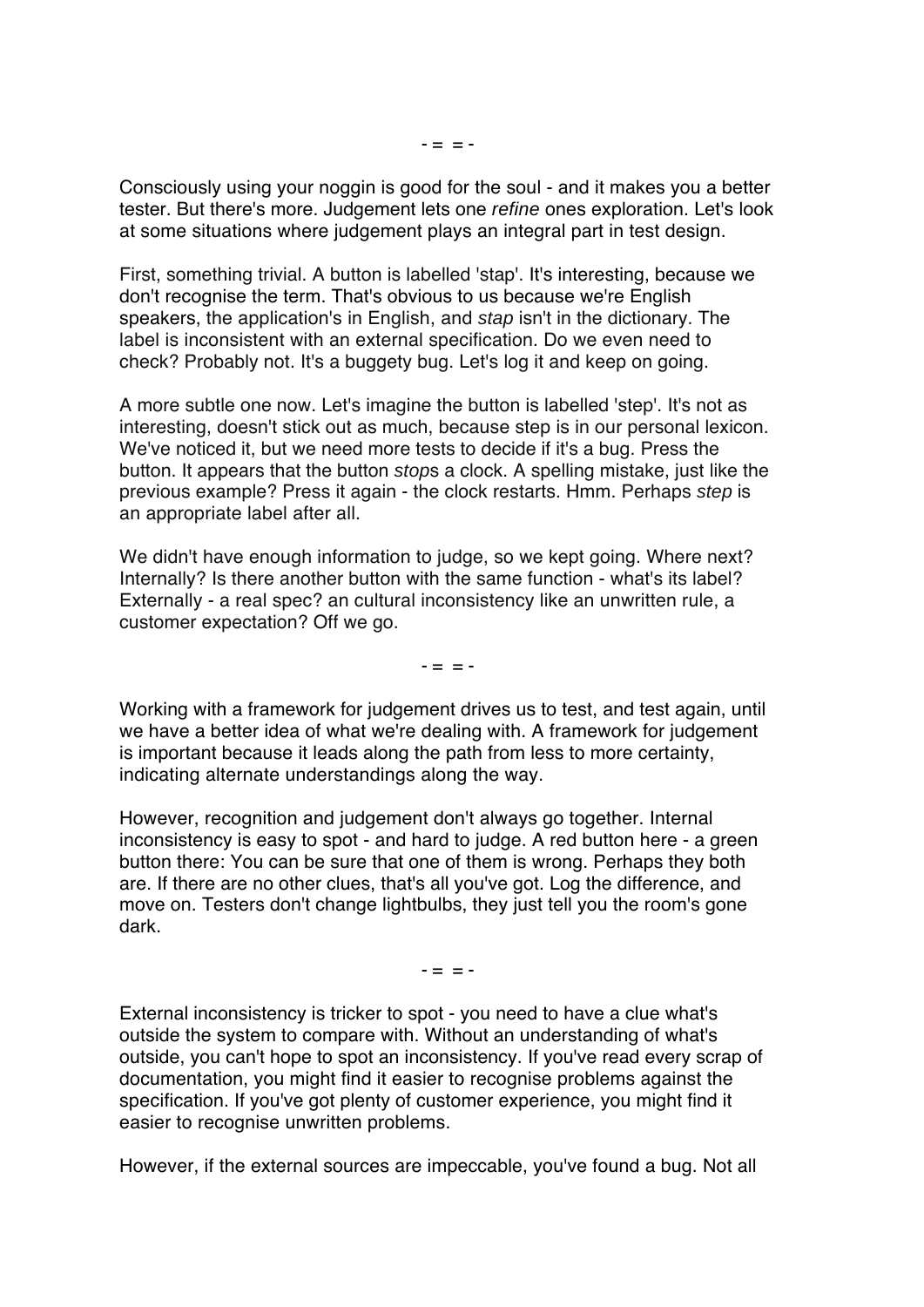sources are. Specifications are often wrong - you'll have to judge. Sometimes you'll judge against a standard. If compliance is mandatory, and the standard is wrong, you'll just have to bend your application to suit. Of course, if you're dealing with user expectations, the customer is always right.

 $- = = -$ 

It's not just about inconsistency. Perhaps something is interesting because it is missing, or has been added. If you restrict yourself to thinking of software components, the difference between these two is often one of versioning - 1.0 does, 1.1 doesn't. If you think of external sources, ideas of what might be missing, or what might be included, become much more interesting.

This is my simple framework. It doesn't say much about time, or about multiples. It doesn't help me judge against exploitations, technologies, styles of use, attacks. Since I notice these things, and can judge one to be more worthy of my attention than others, I assume that I have more frameworks. I've not yet uncovered what they might be. If this is familiar to you, perhaps you have your own frameworks. Perhaps you already have an idea what they are - I look forward to hearing about them from you. In the meantime, though, I'll leave you with these examples, and let you get on with your thinking.

|               | Internal                                                                                                                                                                            | <b>External: Specific</b>                                                                                                                                                                             | <b>External: Cultural</b>                                                                                                                                                                                   |
|---------------|-------------------------------------------------------------------------------------------------------------------------------------------------------------------------------------|-------------------------------------------------------------------------------------------------------------------------------------------------------------------------------------------------------|-------------------------------------------------------------------------------------------------------------------------------------------------------------------------------------------------------------|
| Inconsistency | The address has<br>three lines here -<br>but four over<br>there<br>Usually that<br>beast explodes<br>when I shoot it<br>with the railgun<br>Seems to have<br>got faster just<br>now | The spec says I<br>should be<br>prevented from<br>doing this<br>This file won't<br>make sense at<br>the interface<br>London is on the<br>east coast<br>The timetable<br>says no trains<br>after 12:30 | People want to<br>see their total on<br>the first page<br>This takes too<br>long to start up<br>What do you<br>mean, 'state' is a<br>required field?<br>Midnight is not<br>downtime for this<br>cab company |
| Absence       | Last version, I<br>could address an<br>email from here<br>Where'd the<br>button go?                                                                                                 | I should be able<br>to add a column<br>There is no<br>character<br>validation on this<br>field<br>I can't see the<br>two-player mode                                                                  | This field is too<br>small for my<br>email address<br>Where's the<br>privacy policy?<br>These people<br>have no<br>manners                                                                                  |
|               | Where'd that new<br>button come from<br>?                                                                                                                                           | Thoro's nothing                                                                                                                                                                                       | $lon'$ that $mu$                                                                                                                                                                                            |